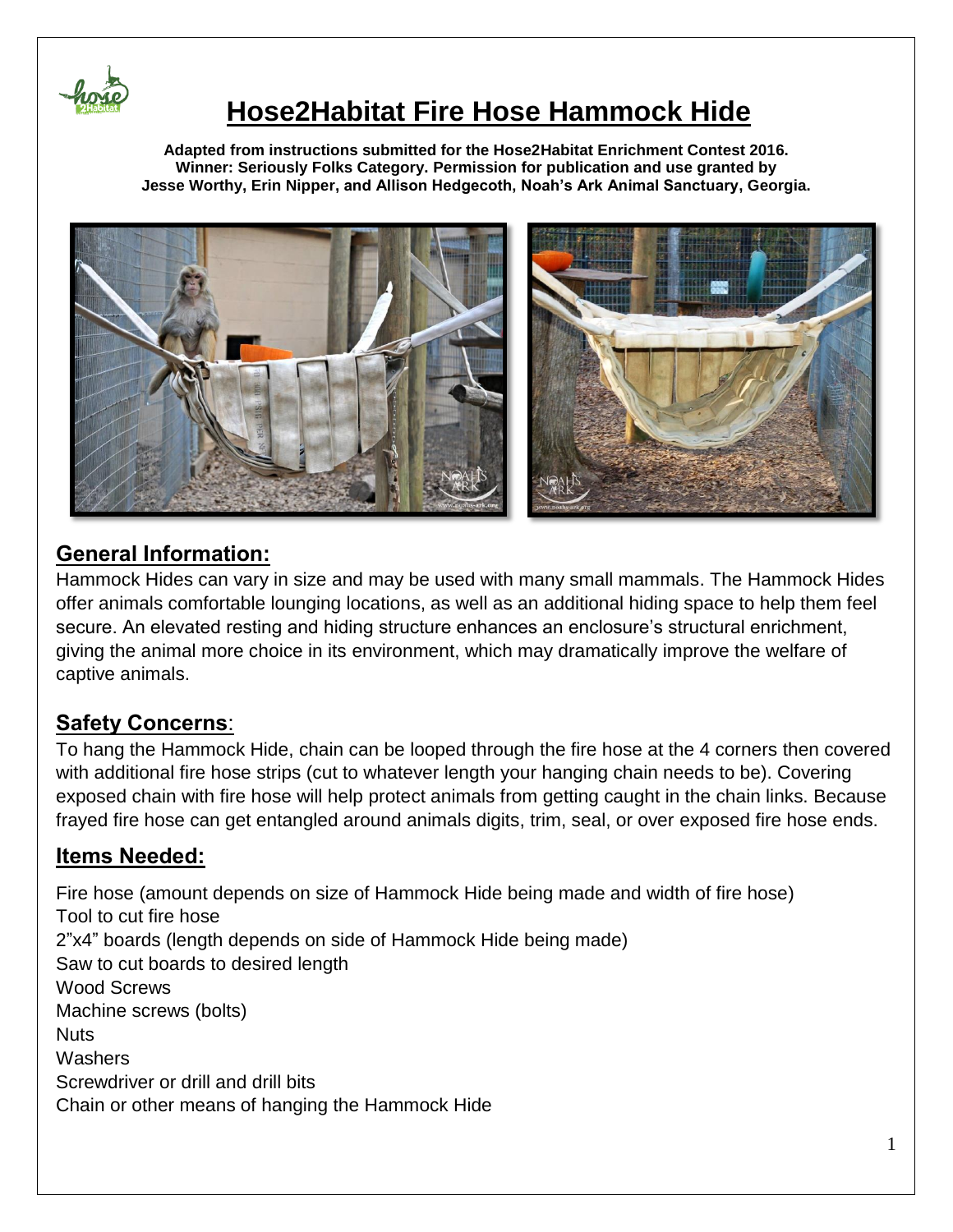

# **Hose2Habitat Fire Hose Hammock Hide**

**Adapted from instructions submitted for the Hose2Habitat Enrichment Contest 2016. Winner: Seriously Folks Category. Permission for publication and use granted by Jesse Worthy, Erin Nipper, and Allison Hedgecoth, Noah's Ark Animal Sanctuary, Georgia.**

#### **Instructions (measurements are for size shown in photos):**

#### **Step 1**

Cut 2"x4" boards and attach together with screws to create a 2.5'x2.5' square frame.

### **Step 2**

Lay out fire hose to calculate how many pieces will be needed (number may vary depending on the width of fire hose used). For the pictured Hammock Hide, a combination of 3" wide and 5" wide fire hose was used as follows:

- (A) Four (4) strips of 3" wide fire hose each 72" long
- (B) Six (6) strips of 5" wide fire hose each 102.5" long
- (C) Six (6) strips 5" wide fire hose each 77" long

### **Step 3**

Attach (C) fire hose strips vertically across the wood frame, wrapping the fire hose around and attaching it to the wood frame using washers and screws, screwing it directly into the wood. The excess hose draping over the other side will make the "hide" panels on the end. On the side with the draping hose pieces, secure the hose strip to the wooden frame using washers and screws.

### **Step 4**

From left to right, weave (B) fire hose strips horizontally through (C) strips. This will leave long excess pieces on the right side. Create loops with this excess hose by draping them under the frame, then back up to the starting point on the left side. Where the ends meet, attach the hose directly to the frame using washers and screws.

### **Step 5**

Weave (A) fire hose strips vertically all the way down the loop you created on the previous step. Sandwich the edges with 2 additional strips of the fire hose to hide all of the cut edges. Attach all of the fire hose ends inside of your sandwich strips using bolts, washers, and lock nuts.

### **Step 6**

Cut off leftover (C) fire hose pieces draping over the side so that they are even with your hanging area. These flaps create a hide area on one side of the hanging Hammock Hide, while also allowing the animal to peek through if they choose to do so.